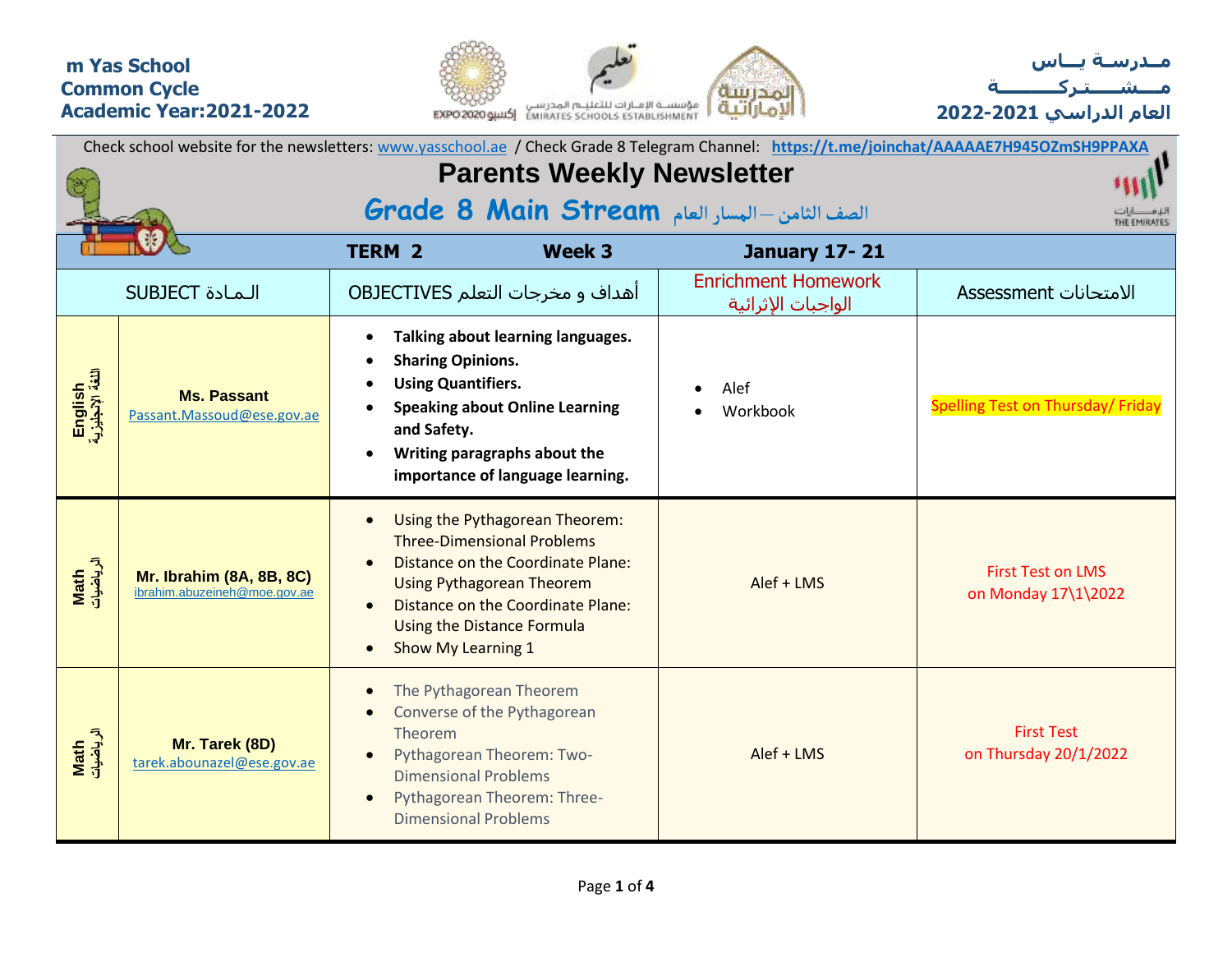| Science<br>العلوم                              | <b>Ms. Janie</b><br>janie.ross@ese.gov.ae         | <b>Outcomes: Exploring Optical</b><br><b>Instruments and Nutrition</b><br>65. The Telescope<br>66. The Microscope<br>67. The Camera<br>69. Nutrition<br>70. Healthy Diet<br>71. Calories | optic nerve<br>Iris<br>cornea<br>pupil<br>lens<br>retina<br>Draw a diagram of a<br>1.<br>Human.<br>2. Write down the functions<br>of each part of the eyes.<br><b>Extension: Make a PowerPoint</b><br>about the parts of the Human<br>eye and its functions. | <b>Quiz: Lenses and mirrors</b><br><b>Thursday: 20 January</b><br>Alef lessons: 55-62<br>Test will be on LMS |
|------------------------------------------------|---------------------------------------------------|------------------------------------------------------------------------------------------------------------------------------------------------------------------------------------------|--------------------------------------------------------------------------------------------------------------------------------------------------------------------------------------------------------------------------------------------------------------|--------------------------------------------------------------------------------------------------------------|
| Arabic<br>اللغة العربية                        | المعلم حلمي 8A, 8B<br>helmi.belguesmi@ese.gov.ae  | القراءة: نظـــرة / النَّحو : فعــل الأمر /<br>$\bullet$<br>المحادثة: البحر أسرار وثروات                                                                                                  |                                                                                                                                                                                                                                                              | حلّ الدّروس على منصّة ألف                                                                                    |
|                                                | 8D, 8C المعلمة هناء<br>hana.alsuwaidi@ese.gov.ae  | النحو : فعل الأمر<br>• القراءة : غولة النهر (قصة)                                                                                                                                        |                                                                                                                                                                                                                                                              | حلّ الدّروس على منصّة ألف                                                                                    |
| Islamic<br>التربية الإسلامية                   | المعلمة عانشة العلوى<br>ayesha.alalawi@ese.gov.ae | فتح مكة                                                                                                                                                                                  | •     حل الدروس في منصة ألف<br>•      حل الأنشطة في LMS                                                                                                                                                                                                      | حفظ سورة يس ( 28-32 )                                                                                        |
| Social Studies<br>الدراسات الاجتماعية          | المعلمة جيهان حافظ<br>gihan.hafez@ese.gov.ae      | در س الدولة العباسية<br>الحضارة الأسلامية                                                                                                                                                | •     الرجاء الانتهاء من دروس منصة<br>الف                                                                                                                                                                                                                    | تقديم المشروع وهو عمل درس تقديمي على<br>LMS منصة                                                             |
| Education<br>التربية الأخلاقية<br><b>Moral</b> | المعلمة جيهان حافظ<br>gihan.hafez@ese.gov.ae      | دمج الأخلاقية ضمن دروس الاجتماعيات<br>درس الدولة العباسية                                                                                                                                | الانتهاء من منصة الف                                                                                                                                                                                                                                         | لا يوجد                                                                                                      |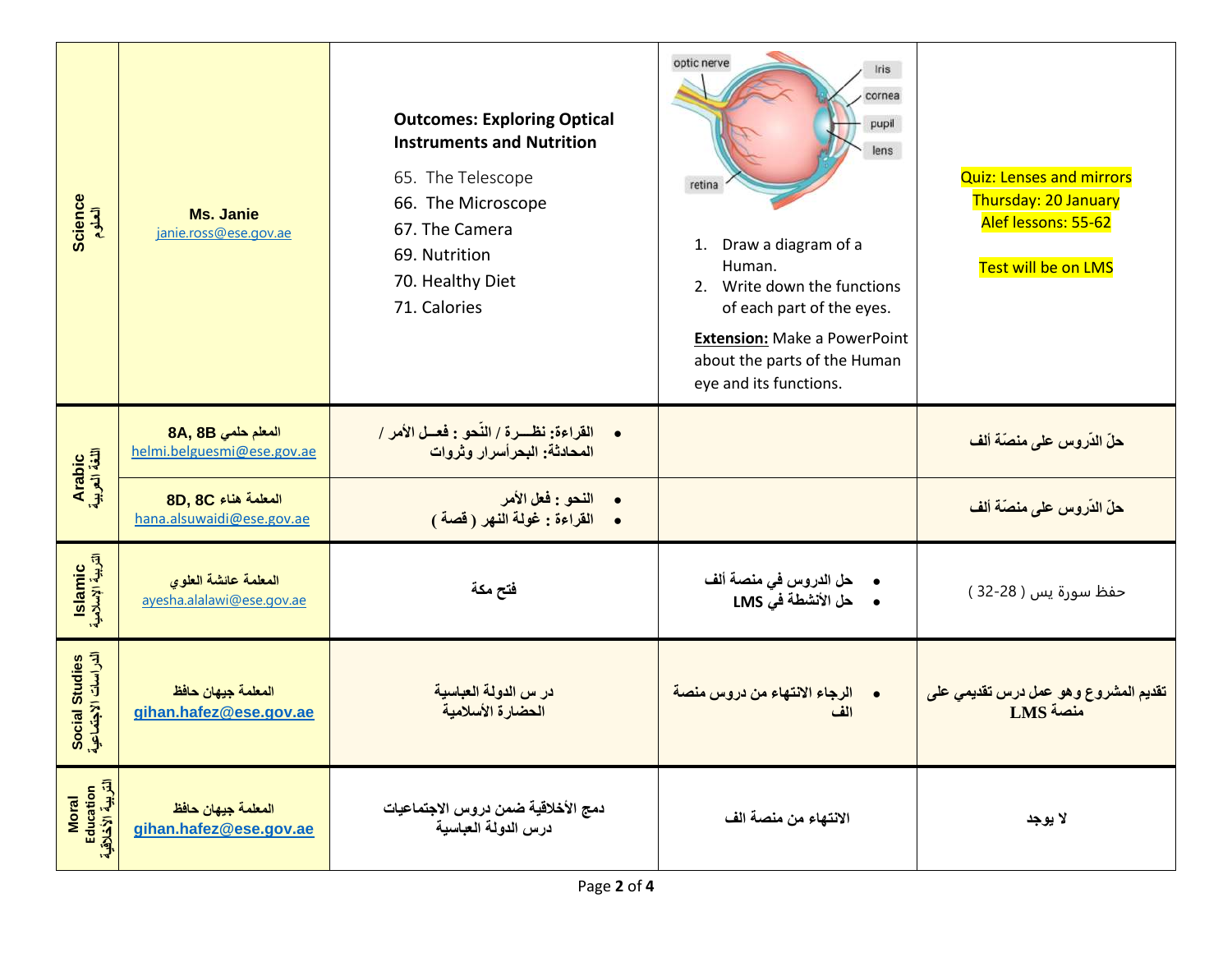| Design & Technology<br>التصميم و التكنولوجيا                                                                    | المعلمة رولا (8A,8B,8C,8D)<br>rola.mohamed@ese.gov.ae                    | Evaluate the use of social media for<br>$\overline{\phantom{m}}$<br>research and entertainment.<br>Evaluate websites that are not.<br>suitable for research due to bias.<br>Explain how our present-day<br>$\overline{\phantom{m}}$<br>unsustainable practices will impact<br>future generations.<br>Create basic pictorial drawings. | <b>Self-learning Unit on LMS</b><br><b>Week 3</b>                                      |  |
|-----------------------------------------------------------------------------------------------------------------|--------------------------------------------------------------------------|---------------------------------------------------------------------------------------------------------------------------------------------------------------------------------------------------------------------------------------------------------------------------------------------------------------------------------------|----------------------------------------------------------------------------------------|--|
| <b>Drama</b><br>$\sum_{i=1}^{n}$                                                                                | المعلم محمود صابر (بنين)<br>mahmoud.hmohamed@ese.gov.a<br>$\overline{e}$ | الشخصية الأساسية والثانوية فى الدراما                                                                                                                                                                                                                                                                                                 |                                                                                        |  |
| الفنون البصرية Visual Art<br>المعلمة جيهان + المعلمة فاتن<br>gehan.elhawy@ese.gov.ae<br>faten.koussa@ese.gov.ae |                                                                          | درس الفن الإسلا <i>مى</i>                                                                                                                                                                                                                                                                                                             | إرفاق اللوحة الفنية للدرس السابق على<br>برنامج LMS حتى يتم تقييم العمل الفني<br>للطالب |  |
| Music<br>موسیقی                                                                                                 | المعلم سلمان (بنين)<br>Selmen.zenned@ese.gov.ae                          | آلة العود ومكوناته (2)                                                                                                                                                                                                                                                                                                                |                                                                                        |  |
|                                                                                                                 | المعلمة رحمه (بنات)<br>Rahma.Mehrez@moe.gov.ae                           | الإيقاع البحري والفنون الشعبية البحرية لدولة الإمارات<br>العربية المتحدة                                                                                                                                                                                                                                                              |                                                                                        |  |
| Physical & Health<br>Education<br>التربية الصحية والرياضية                                                      | <b>Mr. Wassim (Boys)</b><br>wassim.khouaja@ese.gov.ae                    | <b>ATHLETICS:</b><br><b>Distance running</b>                                                                                                                                                                                                                                                                                          | <b>SELF LEARNING IN LMS</b>                                                            |  |
|                                                                                                                 | <b>Ms. Sabiha (Girls)</b><br>sabiha.alkerwi@ese.gov.ae                   | <b>ATHLETICS</b><br>-HURDLES-<br>Understand the correct steps to jump<br>over the Hurdles                                                                                                                                                                                                                                             | <b>SELF LEARNING IN LMS</b>                                                            |  |
| Mandarin<br>البرنامج الصيني                                                                                     | Mr. Yi Zeng (Boys)<br>Yi.Zeng@ese.gov.ae                                 | 1. Get to know the words about drinks:<br>水、茶、果汁、咖啡、牛奶、可<br>乐<br>2. Use "想" to express willingness and<br>plan: 你想喝什么?<br>3. Get to know Chinese character: $\vec{U}$ -<br>heart                                                                                                                                                      | LMS-Lesson 1                                                                           |  |